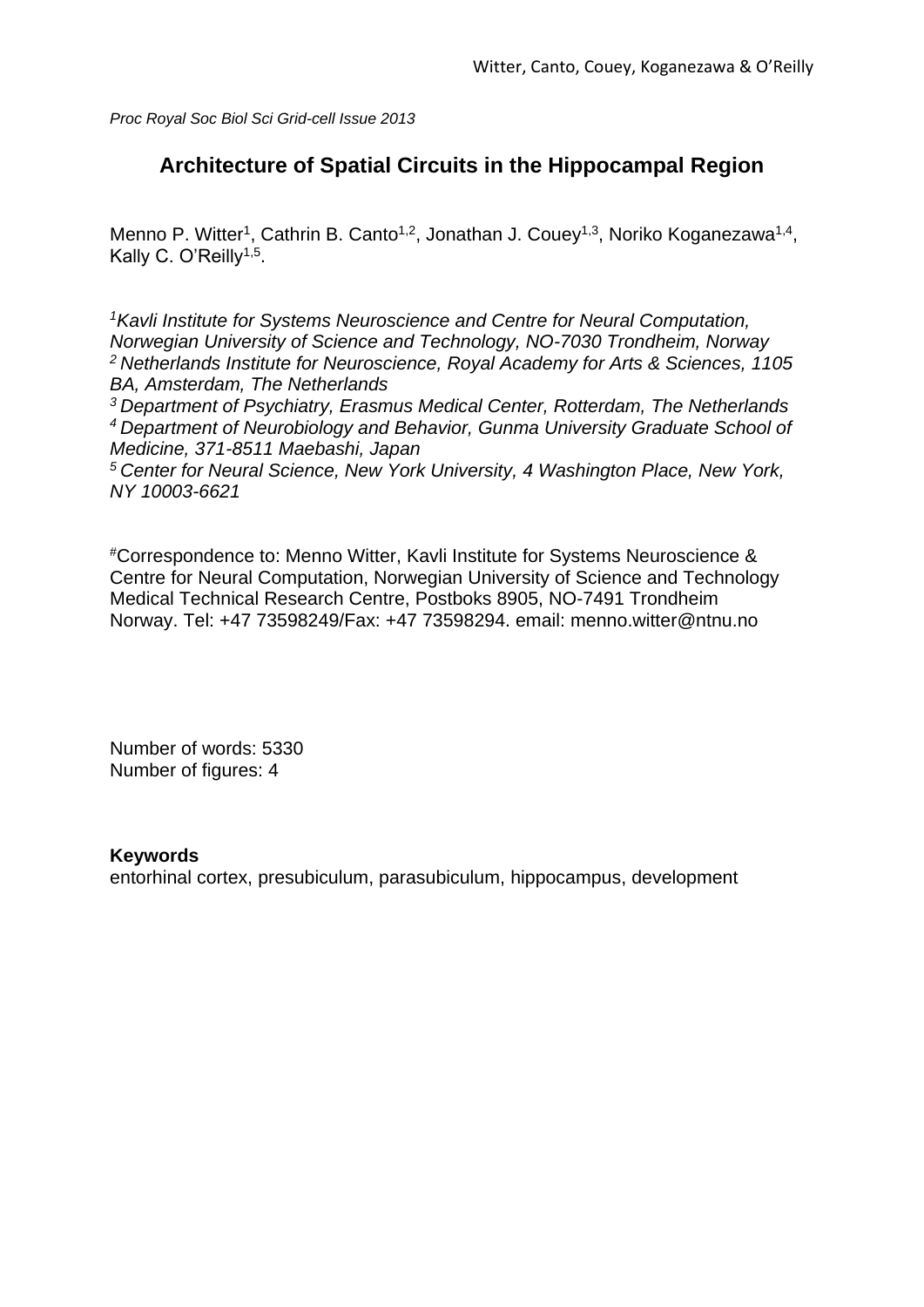## **Abstract**

**The hippocampal region contains several principal neuron types, some of which show distinct spatial firing patterns. The region is also known for its diversity in neural circuits and many have attempted to causally relate network architecture within and between these unique circuits to functional outcome. Still, much is unknown about the mechanisms or network properties by which the functionally specific spatial firing profiles of neurons are generated, let alone how they are integrated into a coherently functioning meta-network. In this review we will explore the architecture of local networks and address how they may interact within the context of an overarching space circuit, aiming to provide directions for future successful explorations.**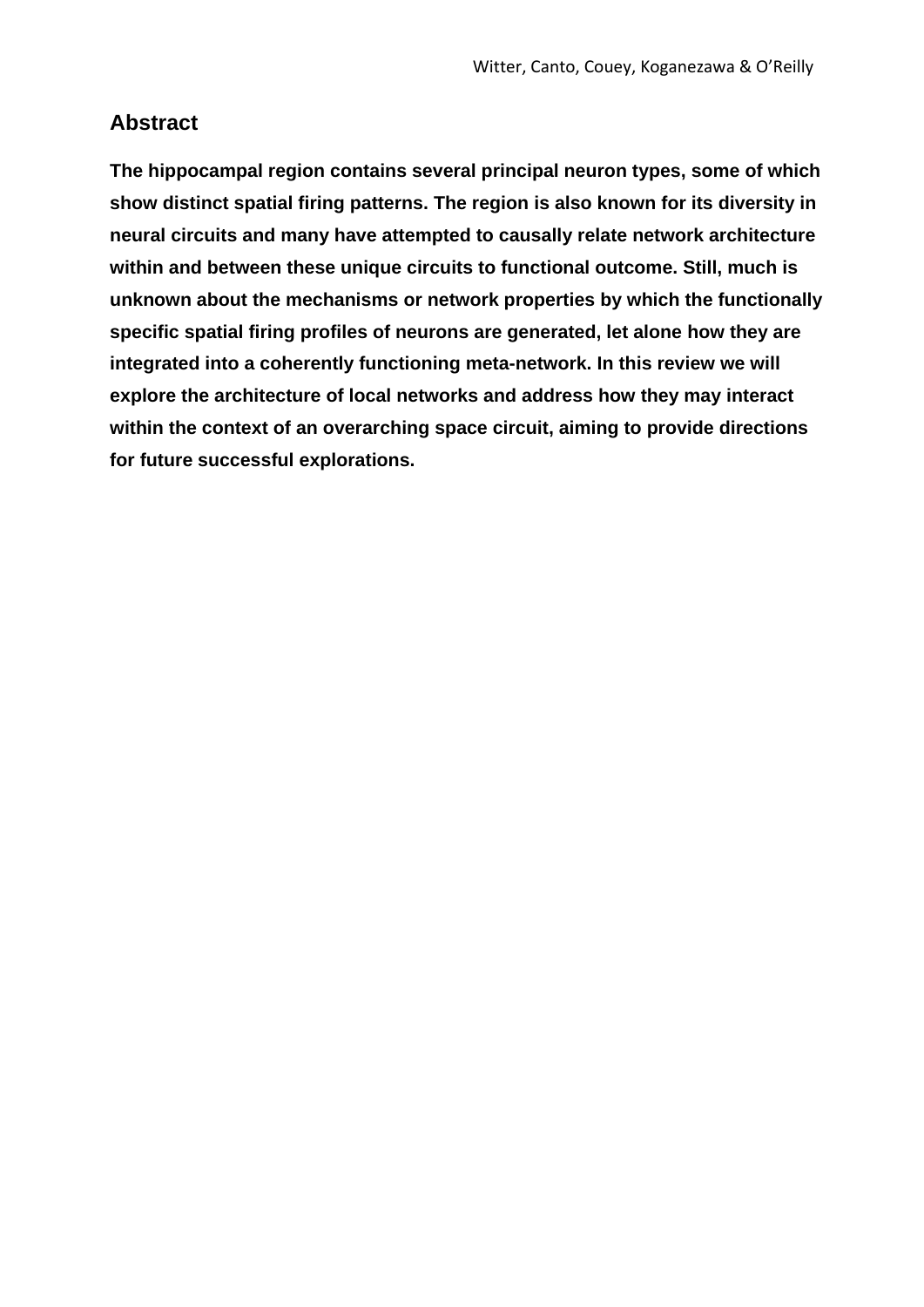#### **Introduction**

The hippocampal-parahippocampal region contains a diversity of neural circuits and functionally specialized cell types involved in the representation of self-location. Hippocampal networks, particularly those of CA3 and CA1, embed the place cells, encoding locations in specific environments. Parahippocampal networks in the medial entorhinal cortex (MEC) and the associated presubiculum (PrS) and parasubiculum (PaS) provide anchorage for grid cells, head-direction cells, and border cells. The latter three functionally defined neuron types universally map directions and positions, irrespective of the environment. As yet, little is known about the mechanisms or network properties by which these functionally specific firing profiles are generated, let alone how they are integrated into a coherently functioning meta-network.

From the maiden exploratory voyages through the navigational system in the brain, the system appeared neatly organized, with individual functional cell-types belonging to unique neuronal networks. Place cells were described in the hippocampus [1], while head-direction neurons were associated with the dorsal PrS [2, 3]. In MEC, grid cells were subsequently discovered as the third main component [4, 5]. Similar to how sirens lured ship's navigators to their treacherous coast, these observations lured the field to the concept that each functional cell-type was associated with a certain network architecture and that there was likely a hierarchical relationship between these three functional cell-types. This induced attempts to model upstream or downstream relationships between these cell-types [6-10]. Subsequent studies showed that although grid cells are prominent in layer II of MEC, they colocalize, particularly in deeper layers III-VI, with head-direction cells and with yet another cell type, the border or boundary vector cells. Neurons that showed combinations of some features were also described in MEC [5, 11-13]. The same constellation of neuron types exists in PrS and PaS [11], casting doubts on whether functional cell types could be related to specific neural architectures. An alternative interpretation is that the neuronal signals do reflect neural computations of a specific neural architecture, and that emerging local signals are transferred to adjacent networks. Although this might provide a suitable and attractive explanation for the presence of for example border or boundary vector cells in subiculum, in MEC, and in PrS and PaS [14], it does not explain why grid cells, head direction cells, and border cells are not present in the CA-fields, and vice versa, why the typical CA1 place cells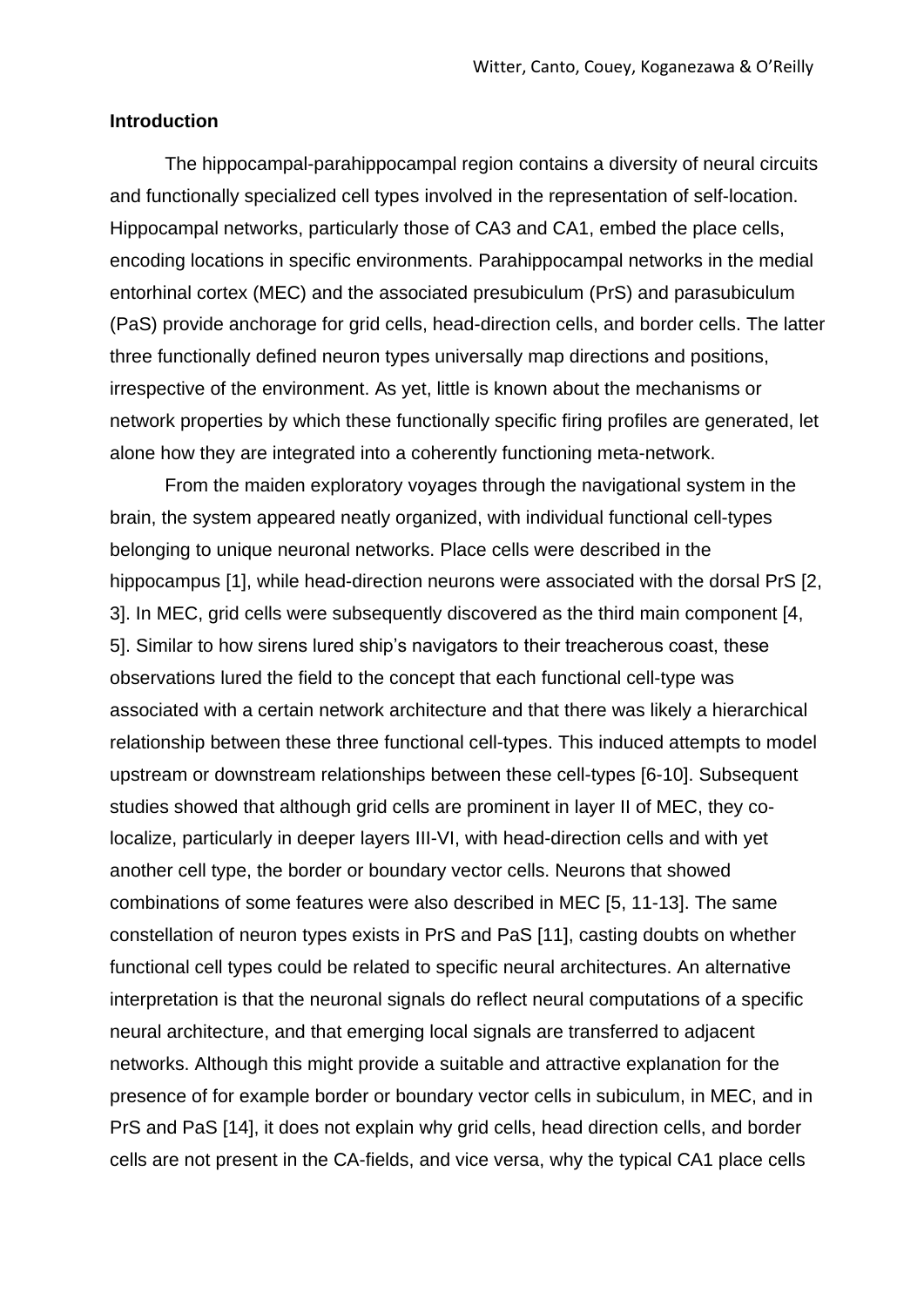with narrow fields are only sparsely present in the subiculum and any of the parahippocampal areas [15-18]. In this review we will explore our current knowledge about the architecture of local networks and how networks interact, providing possibilities for input interactions or interactions between inputs and local circuit operations [19-21].

#### **Classical network**

We focus on MEC as the core structure around which to center the remaining (para)hippocampal structures. The by now accepted 'classical' network [22-24] is already more elaborate than that proposed at the time of the trisynatic pathway [25]. Neurons in layers II and III of MEC give rise to projections to all constituents of the hippocampus. Layer II cells project to DG and CA3, whereas cells in layer III project to CA1 and the subiculum. The layer II projection to DG is the entry-point of the trisynaptic pathway, which subsequently includes the mossy fiber projection from DG to CA3 and the Schaffer collateral projection from CA3 to CA1 (Fig. 1). The two entorhinal inputs have become known as the direct (layer III to CA1) and the indirect pathway (layer II via the trisynaptic pathway) to CA1. A substantial part of the inputs to MEC layers II and III originate from PrS and PaS [26]. Efferent MEC projections to cortical and subcortical domains originate mainly from layers V and VI, the recipients of hippocampal output from CA1 and the subiculum. Although the reciprocal entorhinal-CA1 network shows a complicated topographical organization, it has a high connectional fidelity in that any point source in MEC that originates projections to CA1 will receive output from that recipient part of CA1 [27]. This reciprocal connectivity provides a clear hierarchical perspective in that grid cells in MEC are downstream to head-direction cells in pre- and parasubiculum, and upstream to place cells. The latter is true for both CA3 and CA1, since grid cells are present in both layers II and III of MEC. Model studies have shown that the sum of many grid cells with different orientations and spatial phases or the summation of border cells can result in place cell firing [8, 9, 19, 20, 28-30]. Place cell firing can be transformed into grid cell firing [31], potentially explaining the presence of grid cells in MEC layer V. Adding the projections from layer V neurons to superficial layers II and III [32, 33] closes the loop between place cells in CA1 and grid cells in layers II and III (Figs. 1-3).

#### **Place cells and grid cells**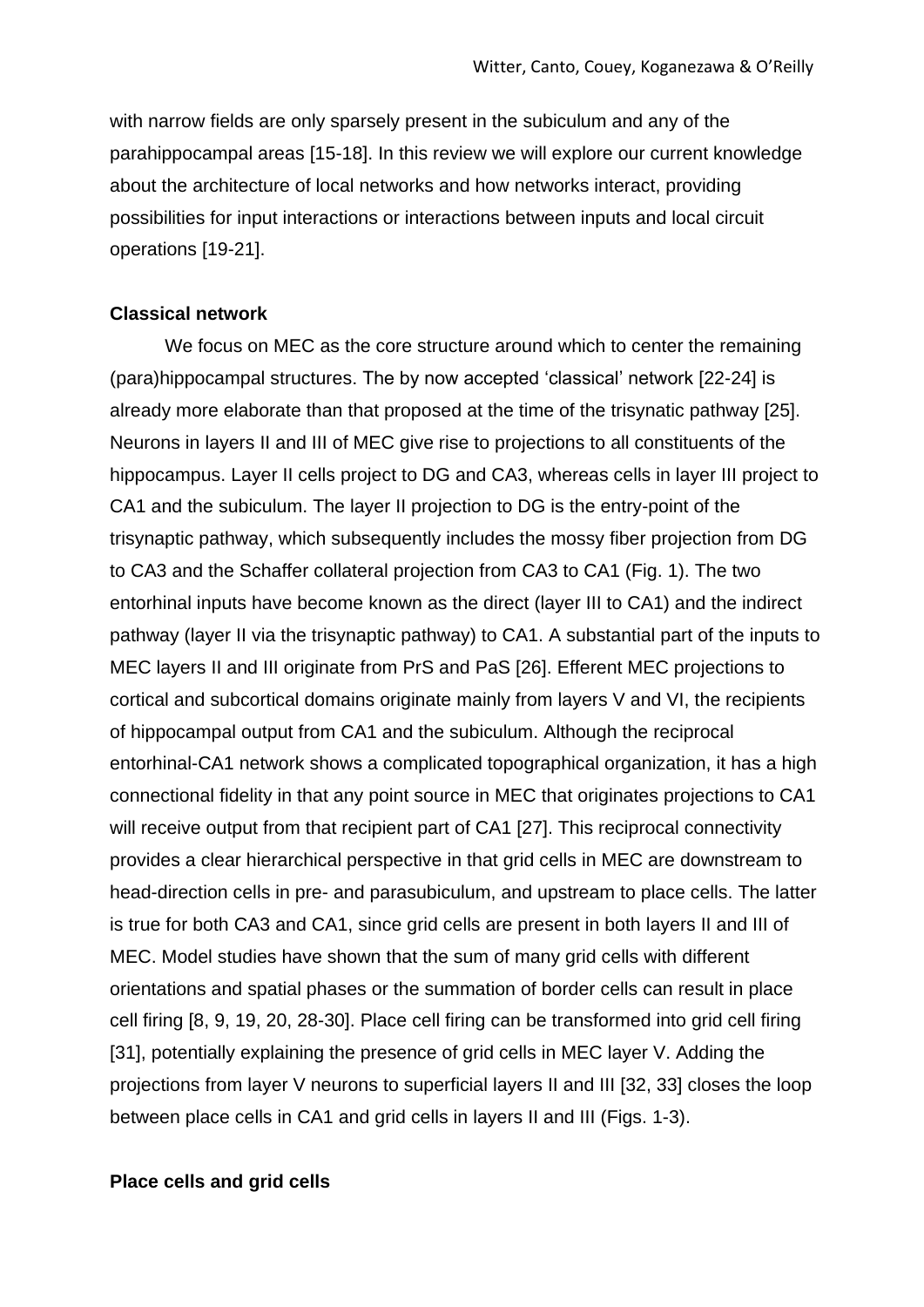The fact that place cells mature earlier than grid cells during postnatal development [34, 35] defies the concept that place cells emerge from convergence of grid cell outputs onto a pyramidal cell, although disrupting the inputs from MEC layer III to CA1 lowers the specificity of place cell firing [36]. Even more challenging is fact that inputs from grid cells in MEC layer III, of which combined output result in CA1 place cells, likely project to pyramidal cells in the subiculum as well, yet resulting in very different spatial properties of subiculum neurons [15, 16]. The difference between CA1 and subiculum neuronal firing, narrow place fields in CA1 and more broader ones with a higher background firing in subiculum, might result from two different network architectures. First, CA1 single pyramidal cells receive convergent input from MEC and CA3. However, removing the output from CA3 does not strongly effect place fields recorded in CA1 [37, 38]. In the subiculum, such convergence between CA1 and MEC inputs is non-existent [39]. Second, neurons in the MEC recipient portion of the subiculum, the distal part that borders PrS, differ markedly in their electrophysiological properties from those in CA1 [40]. Particularly, the distal neurons may combine hippocampal spatial codes with contextual information into spatial-rich signal to be used by other brain regions [16].

#### **Layer II MEC network generates grid cell firing**

Amongst the theoretical models for grid cells in layer II, one class, the attractor models, emphasizes the internal connectivity in MEC, assuming that between grid cells a precisely formed connectivity pattern exists that includes both excitatory and inhibitory connections [6, 7, 41]. The other class, the oscillatory interference models, postulates interactions between two independent oscillators to be responsible for grid cell properties. In case of grid cells in layer II, the interference is between field theta oscillations or network oscillations, and cell specific subthreshold membrane oscillations [42-44]. Both models converge on the basic assumption that grid cells emerge from certain local network features with the added presence of directional input. In two recent studies, the local network in layer II was scrutinized using an in vitro approach [45, 46]. Focus was on stellate cells which are the most likely candidates to be grid cells in layer II [47-49]. Both studies showed that stellate cells are exclusively interconnected via fast-spiking inhibitory interneurons. Model attractor networks demonstrated that stable grid firing can emerge from a simple recurrent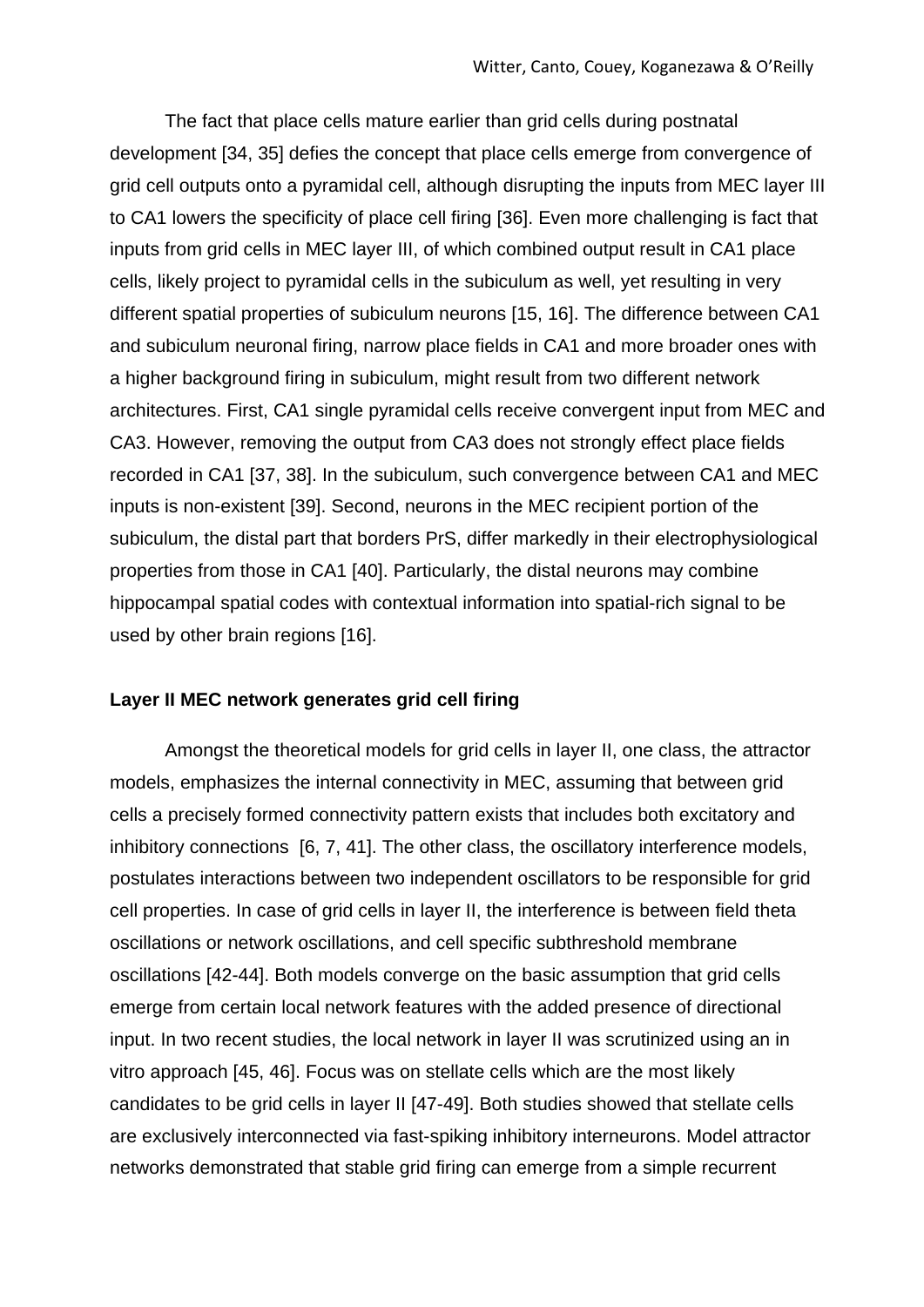inhibitory network, thus suggesting that the observed inhibitory microcircuitry between stellate cells is sufficient to generate grid-cell firing. The models rely on the presence of head-directional and velocity tuned inputs in addition to an excitatory input that exceeds the local inhibition. The two studies differ with respect to the type of excitatory input used in the model, constant [45] or oscillatory in the theta range [46]. There is experimental evidence that removing either type of input disrupts grid cell properties in vivo [50-52]. The excitatory input from the hippocampus is thought to reach the grid cells in layer II via an intermediary synapse in layer V, following the scheme outlined above (Fig. 3). A direct projection from CA2 to layer II of MEC has been suggested as a monosynaptic alternative (Fig. 2)[53], but this projection has not been confirmed by others [54]. Whether or not to welcome CA2 as a new player in the field of place-to-grid cell interactions remains thus to be seen, although the unique integrative responses of CA2 neurons make them likely key players in the grid-to-place cell interactions [55, 56]. The required excitatory drive may also come from local excitatory networks in MEC, embedded in layer II through non-stellate cells, or feedback loops between the layers [32, 33, 57, 58]. Interestingly, a comparable local architecture with principal cells being connected almost exclusively through an inhibitory interneuron network that receives excitatory inputs is also found in DG [59, 60]. The fact that grid cells have not been reported in DG thus points to head-directional and velocity tuned inputs as relevant for grid cell firing to emerge.

It is well known that layer II of MEC not only contains stellate cells and fast spiking interneurons, but also pyramidal cells and low threshold spiking interneurons [45, 61]. Our data indicated that reciprocal connectivity between fast-spiking interneurons and stellate cells was high and stellate cell connectivity to fast-spiking interneurons was much higher than to low threshold spiking interneurons. Stellate cells connect to pyramidal neurons while the reverse connection was not found [45]. Among the fast spiking neurons are parvalbumin positive basket cells providing perisomatic inhibition onto stellate cells and pyramidal cells [62, 63]. Further detailing this network ([64]; own unpublished observations), we postulate the presence of two, independently modulated networks. The first, made up by hippocampus-projecting, reelin-positive stellate cells and fast-spiking parvalbumin-positive interneurons, and a second, comprising non-hippocampal projecting pyramidal cells and parvalbumin-CCK positive interneurons (Fig. 4). The interactions between these two networks and the position of the low threshold spiking interneurons remains to be established. It also remains to be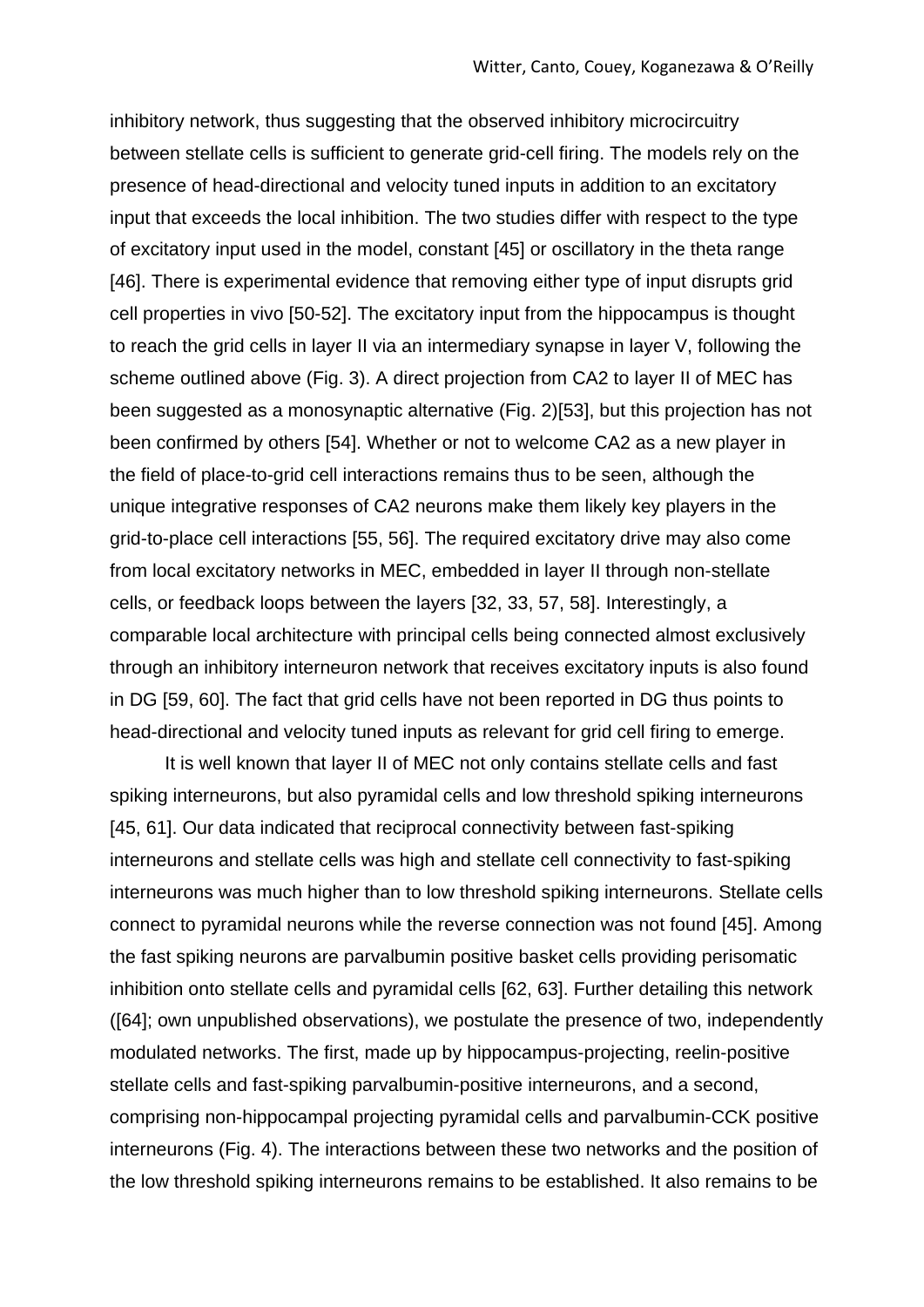seen if the pyramidal cells in this second network do express grid-like firing. Although current in vivo recording data seem to indicate the opposite [47, 48], pyramidal grid cells cannot be ruled out [45, 47].

#### **Grid cells in MEC deep layers and in pre-parasubiculum**

Grid cells are not unique for layer II of MEC; layers III, V and VI of MEC, as well as PrS and PaS, also contain grid cells together with stable percentages of headdirection, conjunctive and border cells [11-13]. The architecture in these layers and domains, although less well studied compared to layer II of MEC, is unlikely to be similar to the latter [62, 65 ]. This raises the question if grid cell properties in these networks are independently generated, as suggested above, through a local pyramidal cell network, or inherited from MEC layer II. The latter scenario, in case of MEC, requires an intrinsic network, connecting neurons in layer II to those in deeper layers. Although it is well established that neither axons of layer II stellate cells nor of pyramidal cells extensively target deep layers [58, 61, 66, 67], superficial-to-deep connections do exist [68]. These are likely mediated by way of the apical dendrites of pyramidal cells in layers III and V (Fig. 3) [61, 69]. Known connectivity does not make it plausible that the grid cells in PrS and PaS depend on inputs from MEC layer II. Projections from MEC to PrS and PaS are not dense and they mainly originate from layer V of MEC [70]. It thus seems likely that grid cells in PrS and PaS are locally generated.

#### **Grid cells and head-direction cells**

Directional information is apparently relevant for grid cell firing and is represented in all layers of MEC. Most models for grid cells in layer II of MEC postulated velocity-dependent directional information as relevant for the emergence of grid cell properties [6, 7, 43, 45, 46]. Supporting this postulate is the finding that layer II grid cells reveal directional tuning after removal of hippocampal inputs [50]. Grid cells in all layers show remarkably consistent orientations and directionally tuned neurons are present in layers III, V, and VI [12]. Directional information is likely not generated within the network, since necessary inputs to MEC from the vestibular system, mediated by way of the lateral mammillary-anterior thalamic route [71-73], are either sparse and restricted to the extreme dorsocaudal part [74, 75], or absent [26]. Vestibular inputs however specifically influence PrS and PaS [76], which are known to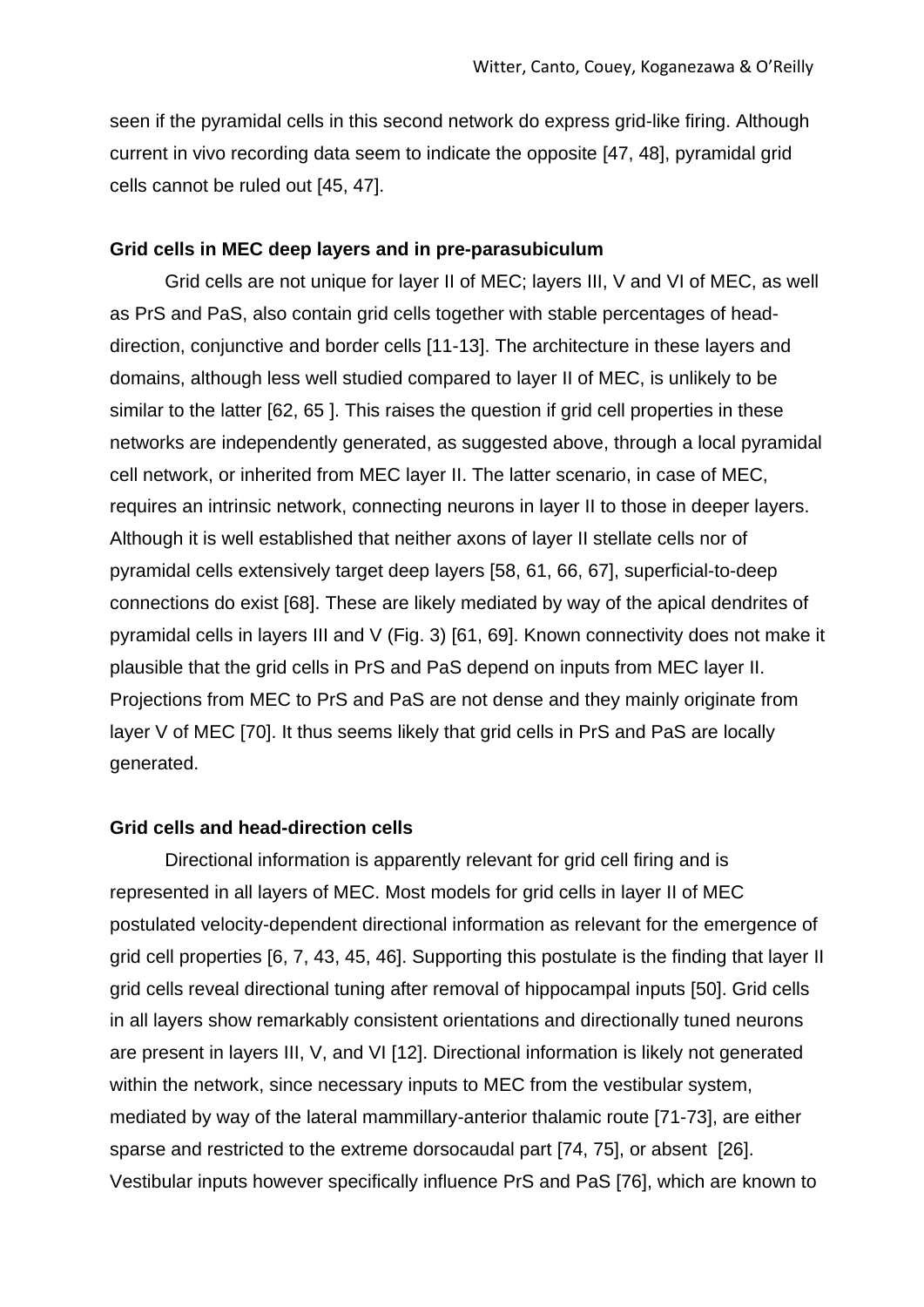give rise to about 35% of the hippocampal-parahippocampal input and around 15% of the total cortical inputs to MEC [26].

Projections from PrS and PaS show a strikingly laminar terminal distribution in superficial MEC, [77, 78]. Both inputs form synaptic contacts with principal neurons and interneurons that reside in the targeted layers [79-81]. In line with the above proposed architecture mediating superficial to deep intrinsic connectivity in MEC, PrS and PaS inputs contact layer V pyramidal neurons on their apical dendrites [82]. We recently showed electrophysiologically that principal neurons in all layers of MEC receive convergent monosynaptic inputs from both PaS and PrS (Fig. 3) [83]. These shared inputs thus provide a parsimonious substrate for the prominent directional tuning of head direction cells and the coherent orientational tuning of grid cells in all layers of MEC.

The postnatal timing of emergent head-directional and grid cell properties in the network may be indicative as well for the relevance of head-direction cells. In vivo recordings in freely behaving animals, from the moment after eye-opening (Postnatal day (P) 14/15), when they start to actively leave the nest, showed that the latter are the first to be present. The percentage of head-direction cells as well as the degree of directional tuning was similar to that in adults and the cells were stable between sessions [34, 35]. Data obtained in brain slices with preserved connectivity between PaS, PrS and MEC showed that projections from PaS and PrS to MEC become functional around P9/P10 before grid cell firing is apparent in MEC. After P14/P15, the connectivity from PaS and PrS to MEC becomes more adult-like even though minor changes still occur from P15 to P30 [34, 84].

Grid cell properties continue to develop from P16 until at least P34. Their periodic properties evolve between P16 and P34, reaching adult levels around the end of that period [34]. The gradually increasing precision of grid cells was found to be paralleled with developmental changes in the local layer II network [34, 45]. There was a noticeable increase in the synchrony of spontaneous subthreshold changes in membrane potentials of stellate cells from P16-P29. These membrane potential changes are considered an hallmark feature of MEC layer II stellate cells and have been implicated in the oscillatory interference models as one of the two oscillators needed for the formation of grid cells [43, 85, 86]. All data thus suggest that headdirectional representations are established and reach MEC before grid-like firing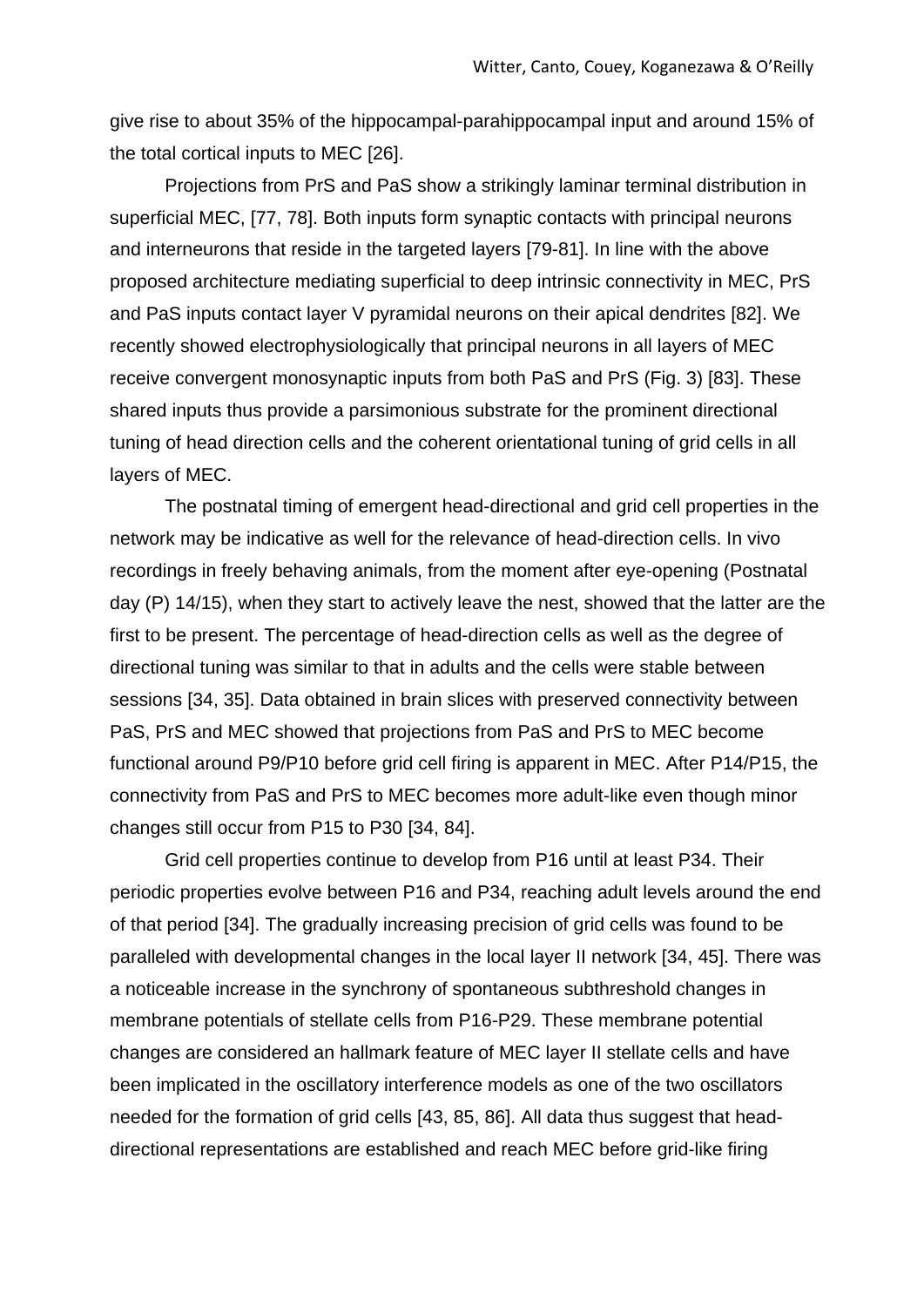properties emerge. These inputs are fine-tuned during the subsequent two weeks, in parallel to a further development of the intrinsic connectivity of the layer II network.

## **Concluding remarks**

Networks in divisions of the hippocampal region provide the substrate for many complex integrative processes, resulting from local and more complex, higher order interactions. The focus on either these local interactions or the more complex, partially hierarchical processes has contributed to a mechanistic description of the functionally different spatially modulated cells. Now it is time to move forward, to abandon the classic hierarchical view and to encompass the many parallel and converging routes present in the region and the importance of feedback and feedforward balance. A similar shift in emphasis in visual research away from a pure hierarchical conceptualization, has led to the notion that feedback from downstream and lateral processing systems contribute to a sharpened upstream processing [87]. The balance between feedforward and feedback processing in the visual system partially depends on differential distributions of various glutamate receptors [88]. In a parallel fashion, a differential distribution of NMDA receptors onto two different types of MEC layer II interneurons has been proposed to result in the switching between slow and fast gamma oscillations [89]. Adding this level of detail to network descriptions is one of the future challenges.

**Acknowledgements.** The preparation of this manuscript was supported by the Kavli Foundation and a Centre of Excellence grant from the Norwegian Research Council.

- 3. Taube, J.S., R.U. Muller, and J.B. Ranck, Jr., *Head-direction cells recorded from the postsubiculum in freely moving rats. I. Description and quantitative analysis.* J. Neurosci., 1990. **10**(2): p. 420-435.
- 4. Fyhn, M., et al., *Spatial representation in the entorhinal cortex.* Science, 2004. **305**(5688): p. 1258-1264.
- 5. Hafting, T., et al., *Microstructure of a spatial map in the entorhinal cortex.* Nature, 2005. **436**(7052): p. 801-806.

<sup>1.</sup> O'Keefe, J. and J. Dostrovsky, *The hippocampus as a spatial map. Preliminary evidence from unit activity in the freely-moving rat.* Brain Res., 1971. **34**(1): p. 171-175.

<sup>2.</sup> Ranck, J.B., *Head direction cells in the deep cell layer of dorsal presubiculum in freely moving rats.*, in *Electrical Activity of the Archicortex*, G. Buzsaki and C.H. Vanderwolf, Editors. 1985, Akademiai Kiado: Budapest. p. 217-220.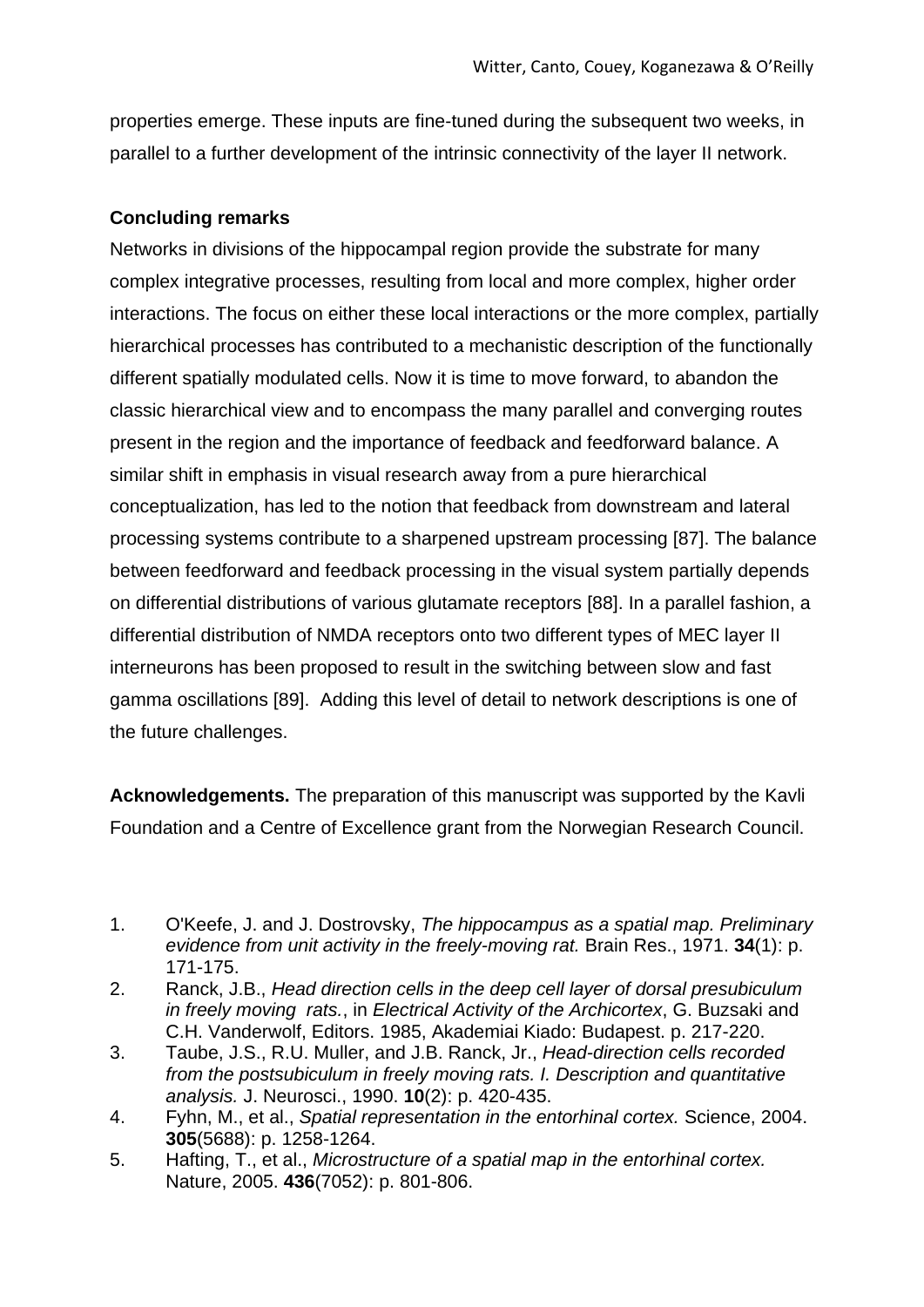- 6. Fuhs, M.C. and D.S. Touretzky, *A spin glass model of path integration in rat medial entorhinal cortex.* J. Neurosci., 2006. **26**(16): p. 4266-4276.
- 7. McNaughton, B.L., et al., *Path integration and the neural basis of the 'cognitive map'.* Nat Rev Neurosci, 2006. **7**(8): p. 663-78.
- 8. Solstad, T., E.I. Moser, and G.T. Einevoll, *From grid cells to place cells: a mathematical model.* Hippocampus, 2006. **16**(12): p. 1026-31.
- 9. O'Keefe, J. and N. Burgess, *Dual phase and rate coding in hippocampal place cells: theoretical significance and relationship to entorhinal grid cells.* Hippocampus, 2005. **15**(7): p. 853-866.
- 10. Molter, C. and Y. Yamaguchi, *Entorhinal theta phase precession sculpts dentate gyrus place fields.* Hippocampus, 2008. **18**(9): p. 919-30.
- 11. Boccara, C.N., et al., *Grid cells in pre- and parasubiculum.* Nat Neurosci, 2010. **13**(8): p. 987-94.
- 12. Sargolini, F., et al., *Conjunctive representation of position, direction, and velocity in entorhinal cortex.* Science, 2006. **312**(5774): p. 758-762.
- 13. Solstad, T., et al., *Representation of geometric borders in the entorhinal cortex.* Science, 2008. **322**(5909): p. 1865-1868.
- 14. Lever, C., et al., *Boundary vector cells in the subiculum of the hippocampal formation.* J Neurosci, 2009. **29**(31): p. 9771-7.
- 15. Sharp, P.E. and C. Green, *Spatial correlates of firing patterns of single cells in the subiculum of the freely moving rat.* J Neurosci, 1994. **14**(4): p. 2339-56.
- 16. Kim, S.M., S. Ganguli, and L.M. Frank, *Spatial information outflow from the hippocampal circuit: distributed spatial coding and phase precession in the subiculum.* J Neurosci, 2012. **32**(34): p. 11539-58.
- 17. Hargreaves, E.L., et al., *Major dissociation between medial and lateral entorhinal input to dorsal hippocampus.* Science, 2005. **308**(5729): p. 1792- 1794.
- 18. Taube, J.S., *Place cells recorded in the parasubiculum of freely moving rats.* Hippocampus, 1995. **5**(6): p. 569-83.
- 19. Rolls, E.T., S.M. Stringer, and T. Elliot, *Entorhinal cortex grid cells can map to hippocampal place cells by competitive learning.* Network, 2006. **17**(4): p. 447- 65.
- 20. Savelli, F. and J.J. Knierim, *Hebbian analysis of the transformation of medial entorhinal grid-cell inputs to hippocampal place fields.* J Neurophysiol, 2010. **103**(6): p. 3167-83.
- 21. Lee, D., B.J. Lin, and A.K. Lee, *Hippocampal place fields emerge upon singlecell manipulation of excitability during behavior.* Science, 2012. **337**(6096): p. 849-53.
- 22. van Strien, N.M., N.L. Cappaert, and M.P. Witter, *The anatomy of memory: an interactive overview of the parahippocampal-hippocampal network.* Nat Rev Neurosci, 2009. **10**(4): p. 272-82.
- 23. Somogyi, P., *Hippocampus: intrinsic organization*, in *Handbook of Brain Microcircuits* G.M. Shepherd and S. Grillner, Editors. 2010, Oxford University Press: Oxford. p. 148-164.
- 24. Witter, M.P., *Connectivity of the Hippocampus* in *Hippocampal microcircuits*, V.e.a. Cutsuridis, Editor. 2011, Springer series in Computational Neuroscience p. 5-26.
- 25. Andersen, P., T.V. Bliss, and K.K. Skrede, *Unit analysis of hippocampal polulation spikes.* Exp Brain Res, 1971. **13**(2): p. 208-21.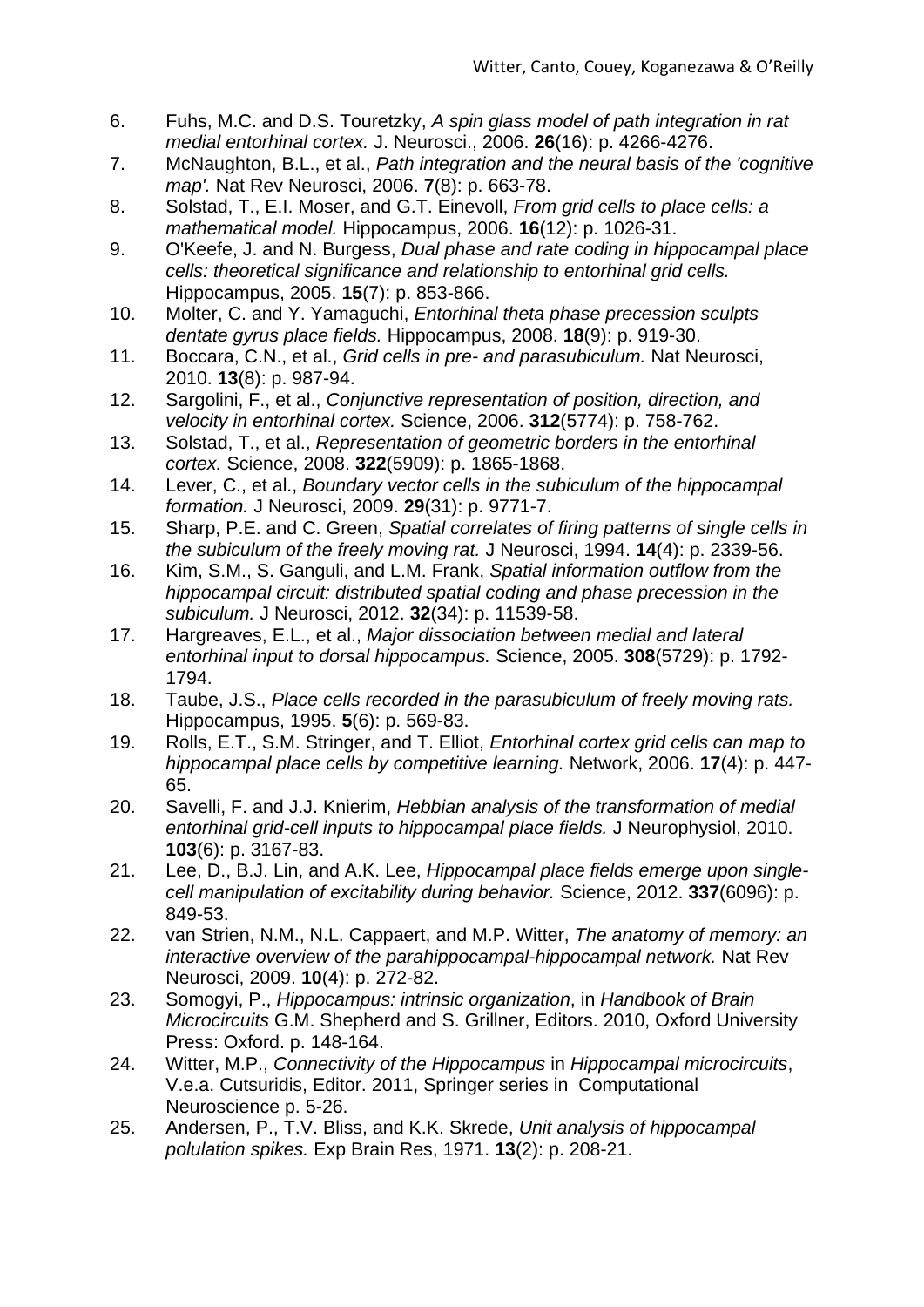- 26. Kerr, K.M., et al., *Functional neuroanatomy of the parahippocampal region: the lateral and medial entorhinal areas.* Hippocampus, 2007. **17**(9): p. 697-708.
- 27. Naber, P.A., F.H. Lopes Da Silva, and M.P. Witter, *Reciprocal connections between the entorhinal cortex and hippocampal fields CA1 and the subiculum are in register with the projections from CA1 to the subiculum.* Hippocampus, 2001. **11**(2): p. 99-104.
- 28. de Almeida, L., M. Idiart, and J.E. Lisman, *The input-output transformation of the hippocampal granule cells: from grid cells to place fields.* J Neurosci, 2009. **29**(23): p. 7504-12.
- 29. O'Keefe, J. and N. Burgess, *Geometric determinants of the place fields of hippocampal neurons.* Nature, 1996. **381**(6581): p. 425-8.
- 30. Barry, C., et al., *The boundary vector cell model of place cell firing and spatial memory.* Rev Neurosci, 2006. **17**(1-2): p. 71-97.
- 31. Kropff, E. and A. Treves, *The emergence of grid cells: Intelligent design or just adaptation?* Hippocampus, 2008. **18**(12): p. 1256-1269.
- 32. Kloosterman, F., et al., *Electrophysiological characterization of interlaminar entorhinal connections: an essential link for re-entrance in the hippocampalentorhinal system.* Eur J Neurosci, 2003. **18**(11): p. 3037-3052.
- 33. Van Haeften, T., et al., *Morphological and numerical analysis of synaptic interactions between neurons in deep and superficial layers of the entorhinal cortex of the rat.* Hippocampus, 2003. **13**(8): p. 943-952.
- 34. Langston, R.F., et al., *Development of the spatial representation system in the rat.* Science, 2010. **328**(5985): p. 1576-80.
- 35. Wills, T.J., et al., *Development of the hippocampal cognitive map in preweanling rats.* Science, 2010. **328**(5985): p. 1573-6.
- 36. Brun, V.H., et al., *Impaired spatial representation in CA1 after lesion of direct input from entorhinal cortex.* Neuron, 2008. **57**(2): p. 290-302.
- 37. Brun, V.H., et al., *Place cells and place recognition maintained by direct entorhinal-hippocampal circuitry.* Science, 2002. **296**(5576): p. 2243-2246.
- 38. Nakashiba, T., et al., *Transgenic inhibition of synaptic transmission reveals role of CA3 output in hippocampal learning.* Science, 2008. **319**(5867): p. 1260-4.
- 39. Cappaert, N.L., W.J. Wadman, and M.P. Witter, *Spatiotemporal analyses of interactions between entorhinal and CA1 projections to the subiculum in rat brain slices.* Hippocampus, 2007. **17**(10): p. 909-921.
- 40. Graves, A.R., et al., *Hippocampal pyramidal neurons comprise two distinct cell types that are countermodulated by metabotropic receptors.* Neuron, 2012. **76**(4): p. 776-89.
- 41. Burak, Y. and I.R. Fiete, *Accurate path integration in continuous attractor network models of grid cells.* PLoS Comput Biol, 2009. **5**(2): p. e1000291.
- 42. Welday, A.C., et al., *Cosine directional tuning of theta cell burst frequencies: evidence for spatial coding by oscillatory interference.* J Neurosci, 2011. **31**(45): p. 16157-76.
- 43. Burgess, N., C. Barry, and J. O'Keefe, *An oscillatory interference model of grid cell firing.* Hippocampus, 2007. **17**(9): p. 801-812.
- 44. Zilli, E.A. and M.E. Hasselmo, *Coupled noisy spiking neurons as velocitycontrolled oscillators in a model of grid cell spatial firing.* Journal of Neuroscience, 2010. **30**(41): p. 13850-60.
- 45. Couey, J.J., et al., *Recurrent inhibitory circuitry as a mechanism for grid formation.* Nat Neurosci, 2013. **16**(3): p. 318-24.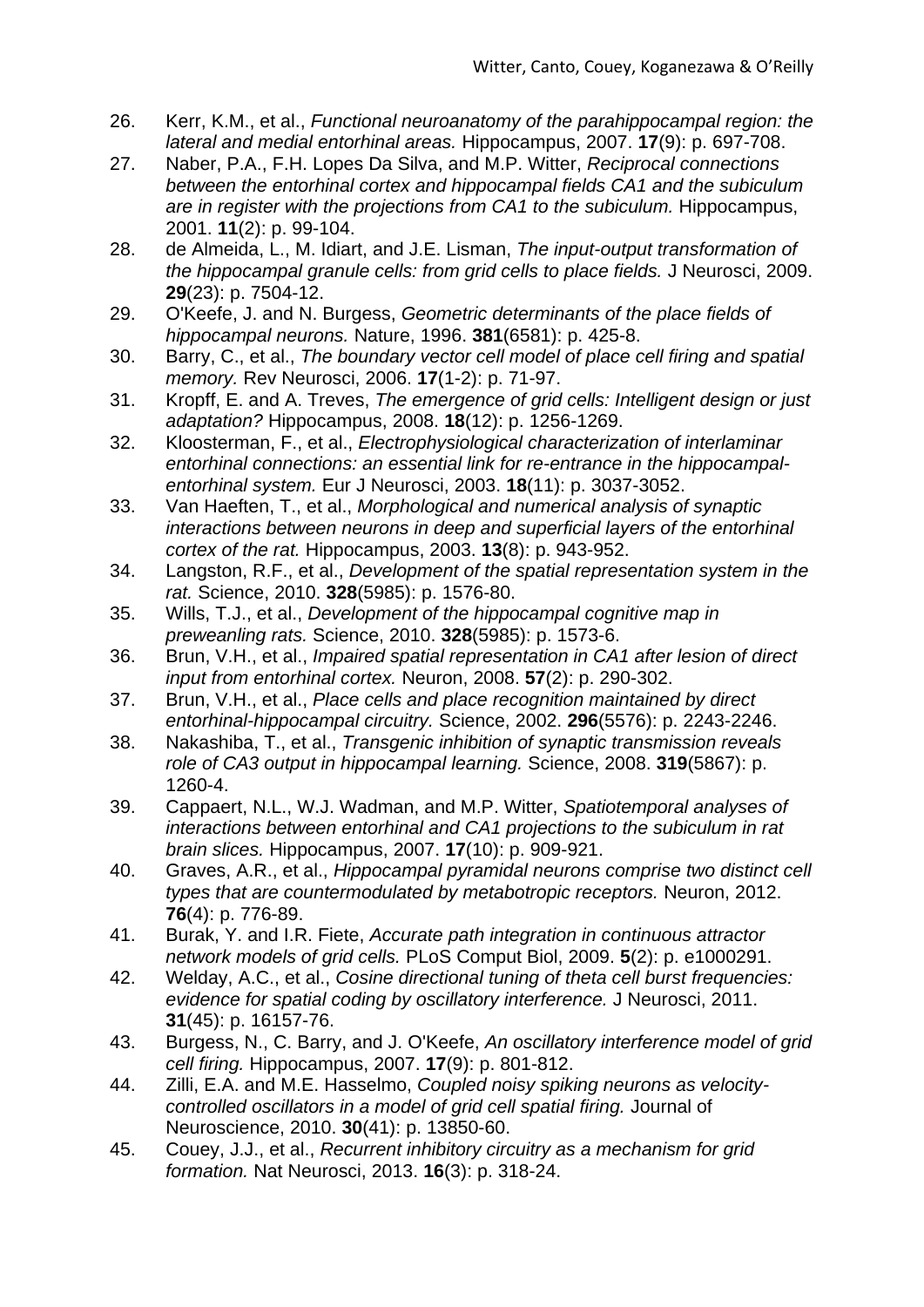- 46. Pastoll, H., et al., *Feedback inhibition enables theta-nested gamma oscillations and grid firing fields.* Neuron, 2013. **77**(1): p. 141-54.
- 47. Domnisoru, C., A.A. Kinkhabwala, and D.W. Tank, *Membrane potential dynamics of grid cells.* Nature, 2013. **495**(7440): p. 199-204.
- 48. Burgalossi, A., et al., *Microcircuits of functionally identified neurons in the rat medial entorhinal cortex.* Neuron, 2011. **70**(4): p. 773-86.
- 49. Schmidt-Hieber, C. and M. Hausser, *Cellular mechanisms of spatial navigation in the medial entorhinal cortex.* Nat Neurosci, 2013. **16**(3): p. 325-31.
- 50. Bonnevie, T., et al., *Grid cells require excitatory drive from the hippocampus.* Nat Neurosci, 2013. **16**(3): p. 309-17.
- 51. Brandon, M.P., et al., *Reduction of theta rhythm dissociates grid cell spatial periodicity from directional tuning.* Science, 2011. **332**(6029): p. 595-9.
- 52. Koenig, J., et al., *The spatial periodicity of grid cells is not sustained during reduced theta oscillations.* Science, 2011. **332**(6029): p. 592-5.
- 53. Rowland, D.C., et al., *Quantitative mapping of monosynaptic inputs to entorhinal layer II neurons via transgenically-targeted rabies virus suggests a strong direct projection from hippocampal area CA2.* SFN Abstr 2011: p. 513.03
- 54. Cui, Z., C.R. Gerfen, and W.S. Young, 3rd, *Hypothalamic and other connections with the dorsal CA2 area of the mouse hippocampus.* J Comp Neurol, 2012.
- 55. Chevaleyre, V. and S.A. Siegelbaum, *Strong CA2 pyramidal neuron synapses define a powerful disynaptic cortico-hippocampal loop.* Neuron, 2010. **66**(4): p. 560-72.
- 56. Jones, M.W. and T.J. McHugh, *Updating hippocampal representations: CA2 joins the circuit.* Trends Neurosci, 2011. **34**(10): p. 526-35.
- 57. Beed, P., et al., *Analysis of excitatory microcircuitry in the medial entorhinal cortex reveals cell-type-specific differences.* Neuron, 2010. **68**(6): p. 1059-66.
- 58. Quilichini, P., A. Sirota, and G. Buzsaki, *Intrinsic circuit organization and thetagamma oscillation dynamics in the entorhinal cortex of the rat.* J Neurosci, 2010. **30**(33): p. 11128-42.
- 59. Morgan, R.J., V. Santhakumar, and I. Soltesz, *Modeling the dentate gyrus.* Progress in Brain Research, 2007. **163**: p. 639-58.
- 60. Acsady, L., et al., *GABAergic cells are the major postsynaptic targets of mossy fibers in the rat hippocampus.* Journal of Neuroscience, 1998. **18**(9): p. 3386- 403.
- 61. Canto, C.B. and M.P. Witter, *Cellular properties of principal neurons in the rat entorhinal cortex. II. The medial entorhinal cortex.* Hippocampus, 2012. **22**(6): p. 1277-1299.
- 62. Canto, C.B., F.G. Wouterlood, and M.P. Witter, *What does the anatomical organization of the entorhinal cortex tell us?* Neural Plast., 2008. **2008**: p. 381243.
- 63. Jones, R.S. and E.H. Buhl, *Basket-like interneurones in layer II of the entorhinal cortex exhibit a powerful NMDA-mediated synaptic excitation.* Neurosci Lett, 1993. **149**(1): p. 35-39.
- 64. Varga, C., S.Y. Lee, and I. Soltesz, *Target-selective GABAergic control of entorhinal cortex output.* Nat Neurosci, 2010. **13**(7): p. 822-4.
- 65. Dhillon, A. and R.S. Jones, *Laminar differences in recurrent excitatory transmission in the rat entorhinal cortex in vitro.* Neuroscience, 2000. **99**(3): p. 413-22.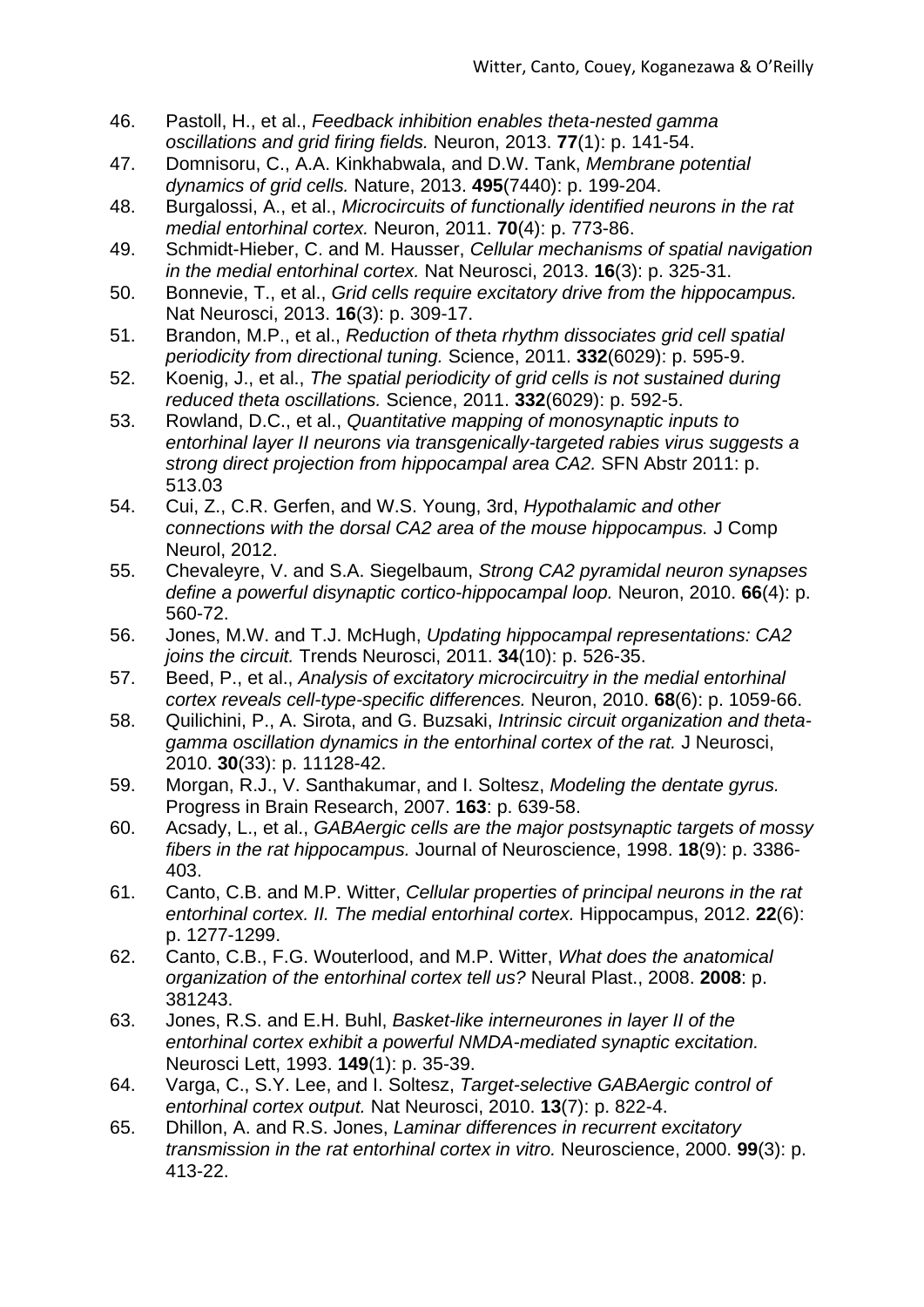- 66. Jones, R.S., *Synaptic and intrinsic properties of neurons of origin of the perforant path in layer II of the rat entorhinal cortex in vitro.* Hippocampus, 1994. **4**(3): p. 335-353.
- 67. Klink, R. and A. Alonso, *Morphological characteristics of layer II projection neurons in the rat medial entorhinal cortex.* Hippocampus, 1997. **7**(5): p. 571- 583.
- 68. Iijima, T., et al., *Entorhinal-hippocampal interactions revealed by real-time imaging.* Science, 1996. **272**(5265): p. 1176-1179.
- 69. Hamam, B.N., et al., *Morphological and electrophysiological characteristics of layer V neurons of the rat medial entorhinal cortex.* J Comp Neurol 2000. **418**(4): p. 457-472.
- 70. Kohler, C., *Intrinsic connections of the retrohippocampal region in the rat brain. II. The medial entorhinal area.* J Comp Neurol, 1986. **246**(2): p. 149- 169.
- 71. Taube, J.S., *Head direction cells recorded in the anterior thalamic nuclei of freely moving rats.* J Neurosci, 1995. **15**(1 Pt 1): p. 70-86.
- 72. Stackman, R.W. and J.S. Taube, *Firing properties of rat lateral mammillary single units: head direction, head pitch, and angular head velocity.* J. Neurosci., 1998. **18**(21): p. 9020-9037.
- 73. Vann, S.D., *Re-evaluating the role of the mammillary bodies in memory.* Neuropsychologia, 2010. **48**(8): p. 2316-27.
- 74. Shibata, H., *Direct projections from the anterior thalamic nuclei to the retrohippocampal region in the rat.* J Comp Neurol, 1993. **337**(3): p. 431-45.
- 75. Van Groen, T. and J.M. Wyss, *Projections from the anterodorsal and anteroventral nucleus of the thalamus to the limbic cortex in the rat.* Journal of Comparative Neurology, 1995. **358**(4): p. 584-604.
- 76. Taube, J.S., *The head direction signal: origins and sensory-motor integration.* Annu Rev Neurosci, 2007. **30**: p. 181-207.
- 77. Kohler, C., *Intrinsic projections of the retrohippocampal region in the rat brain. I. The subicular complex.* J. Comp Neurol., 1985. **236**(4): p. 504-522.
- 78. Caballero-Bleda, M. and M.P. Witter, *Regional and laminar organization of projections from the presubiculum and parasubiculum to the entorhinal cortex: an anterograde tracing study in the rat.* J. Comp Neurol., 1993. **328**(1): p. 115- 129.
- 79. Caballero-Bleda, M. and M.P. Witter, *Projections from the presubiculum and the parasubiculum to morphologically characterized entorhinal-hippocampal projection neurons in the rat.* Exp Brain Res., 1994. **101**(1): p. 93-108.
- 80. Van Haeften, T., et al., *GABAergic presubicular projections to the medial entorhinal cortex of the rat.* J. Neurosci., 1997. **17**(2): p. 862-874.
- 81. Tolner, E.A., et al., *Synaptic responses in superficial layers of medial entorhinal cortex from rats with kainate-induced epilepsy.* Neurobiol Dis, 2007. **26**(2): p. 419-38.
- 82. Wouterlood, F.G., et al., *Input from the presubiculum to dendrites of layer-V neurons of the medial entorhinal cortex of the rat.* Brain Res., 2004. **1013**(1): p. 1-12.
- 83. Canto, C.B., et al., *All layers of medial entorhinal cortex receive presubicular and parasubicular inputs.* J Neurosci, 2012. **32**(49): p. 17620-31.
- 84. Koganezawa, N., C.B. Canto, and M.P. Witter, *Postnatal development of functional connectivity from pre- and parasubiculum to medial entorhinal cortex. .* FENS abstr., 2010: p. 087.30.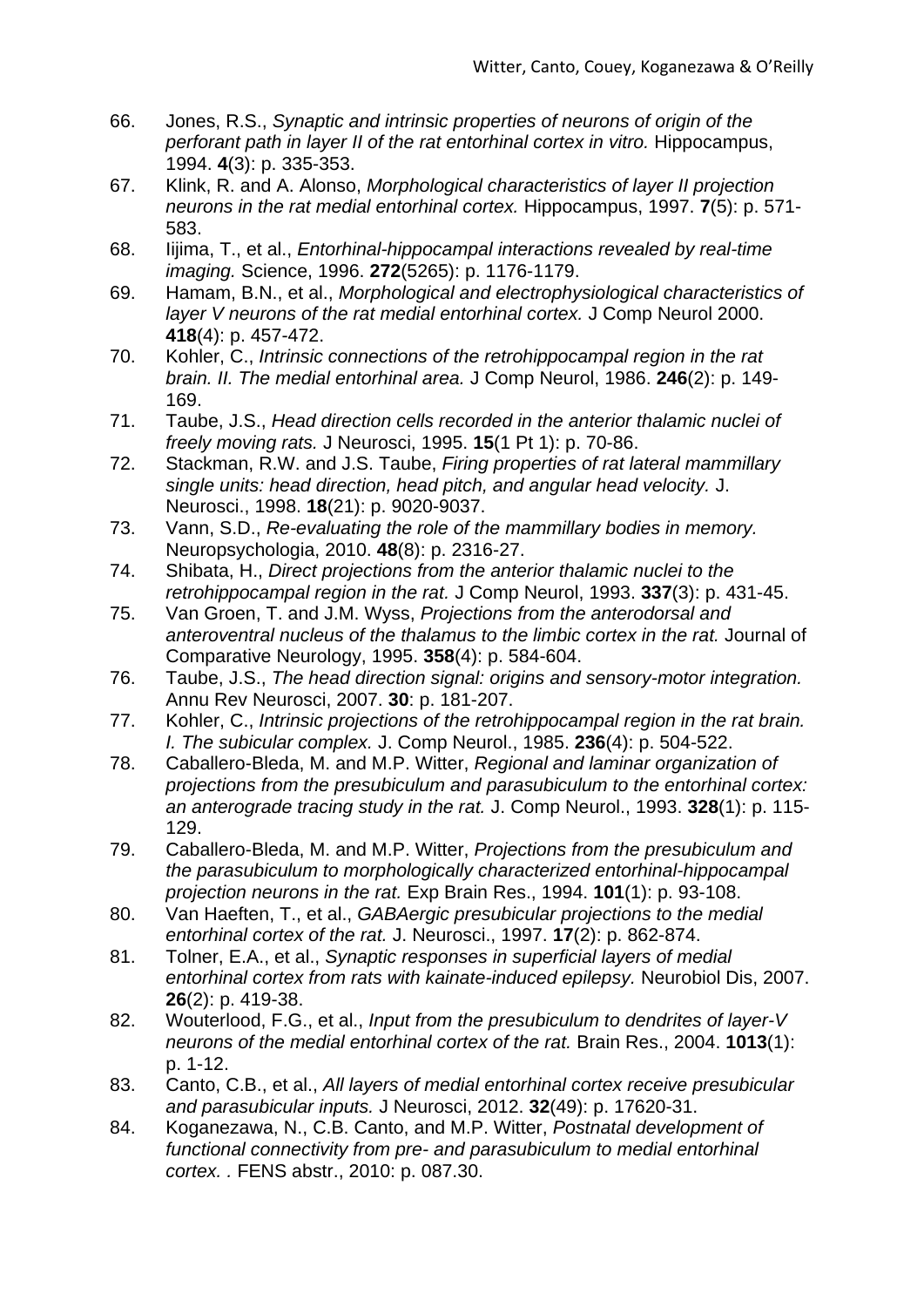- 85. Giocomo, L.M., et al., *Temporal frequency of subthreshold oscillations scales with entorhinal grid cell field spacing.* Science, 2007. **315**(5819): p. 1719-1722.
- 86. Hasselmo, M.E., L.M. Giocomo, and E.A. Zilli, *Grid cell firing may arise from interference of theta frequency membrane potential oscillations in single neurons.* Hippocampus, 2007. **17**(12): p. 1252-1271.
- 87. Gilbert, C.D. and M. Sigman, *Brain states: top-down influences in sensory processing.* Neuron, 2007. **54**(5): p. 677-96.
- 88. Self, M.W., et al., *Different glutamate receptors convey feedforward and recurrent processing in macaque V1.* Proc Natl Acad Sci U S A, 2012. **109**(27): p. 11031-6.
- 89. Middleton, S., et al., *NMDA receptor-dependent switching between different gamma rhythm-generating microcircuits in entorhinal cortex.* Proc Natl Acad Sci U S A, 2008. **105**(47): p. 18572-7.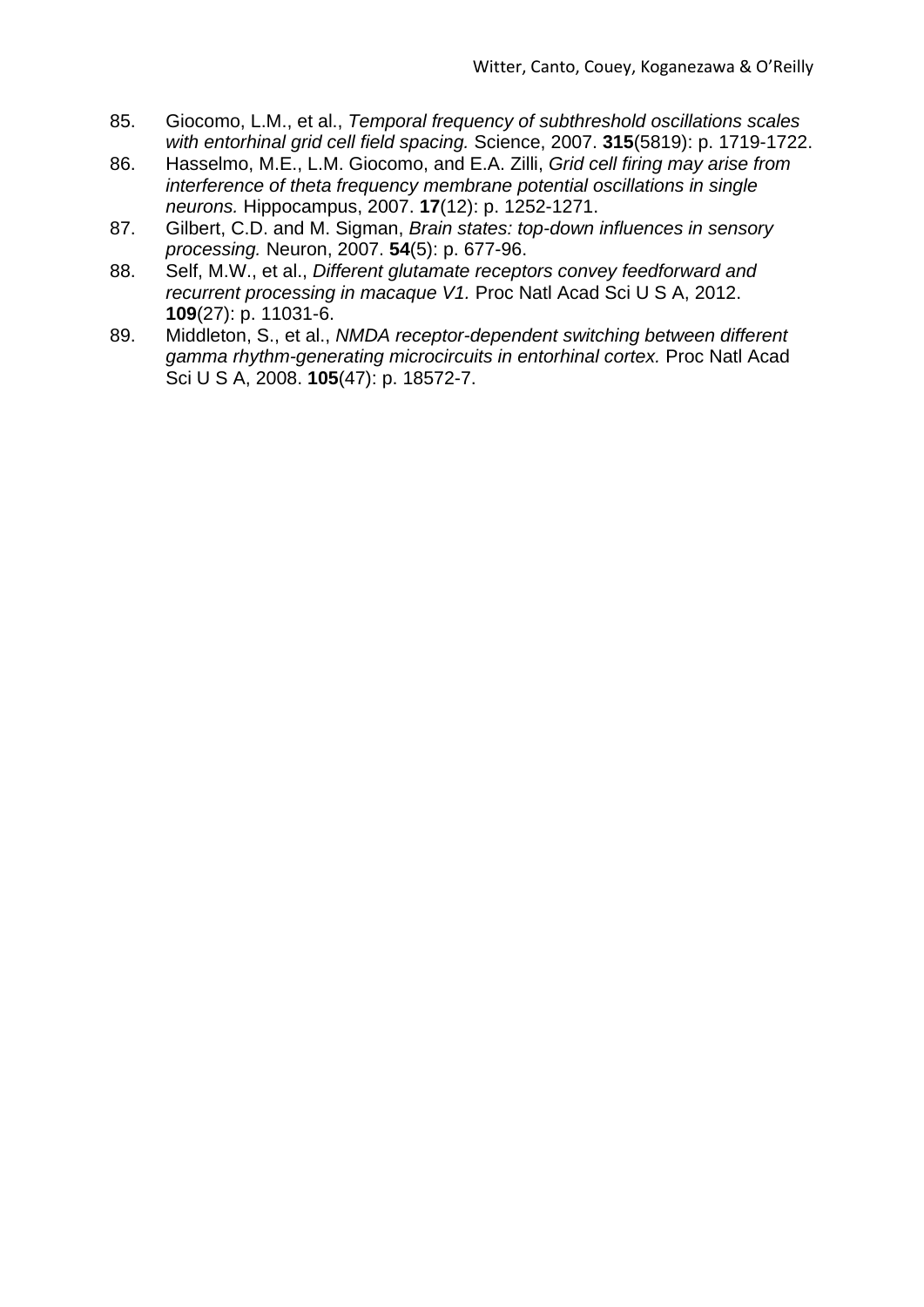

**Figure 1. The 'classical' hippocampal-parahippocampal network.** Neurons in MEC layer II provide input DG and CA3, feeding into the trisynaptic pathway that includes projections from DG to CA3 to CA1. Layer III neurons project to CA1 and SUB, which both reciprocate with projections to layer V (and weaker to VI).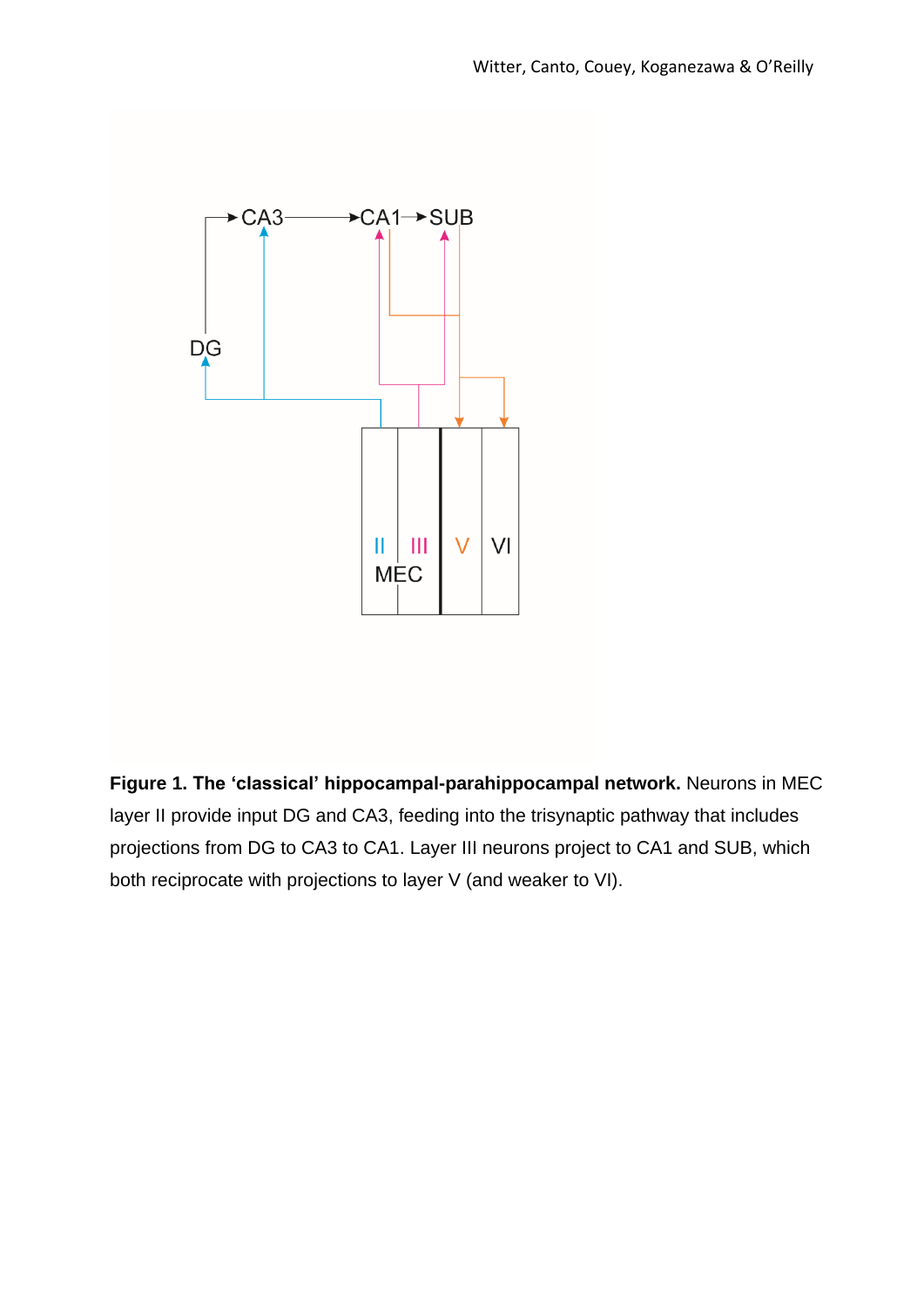

**Figure 2**. **Extended hippocampal-parahippocampal network**. The 'classical' scheme with added local connectivity of PrS and PaS and the reciprocal layer II - CA2 pathway.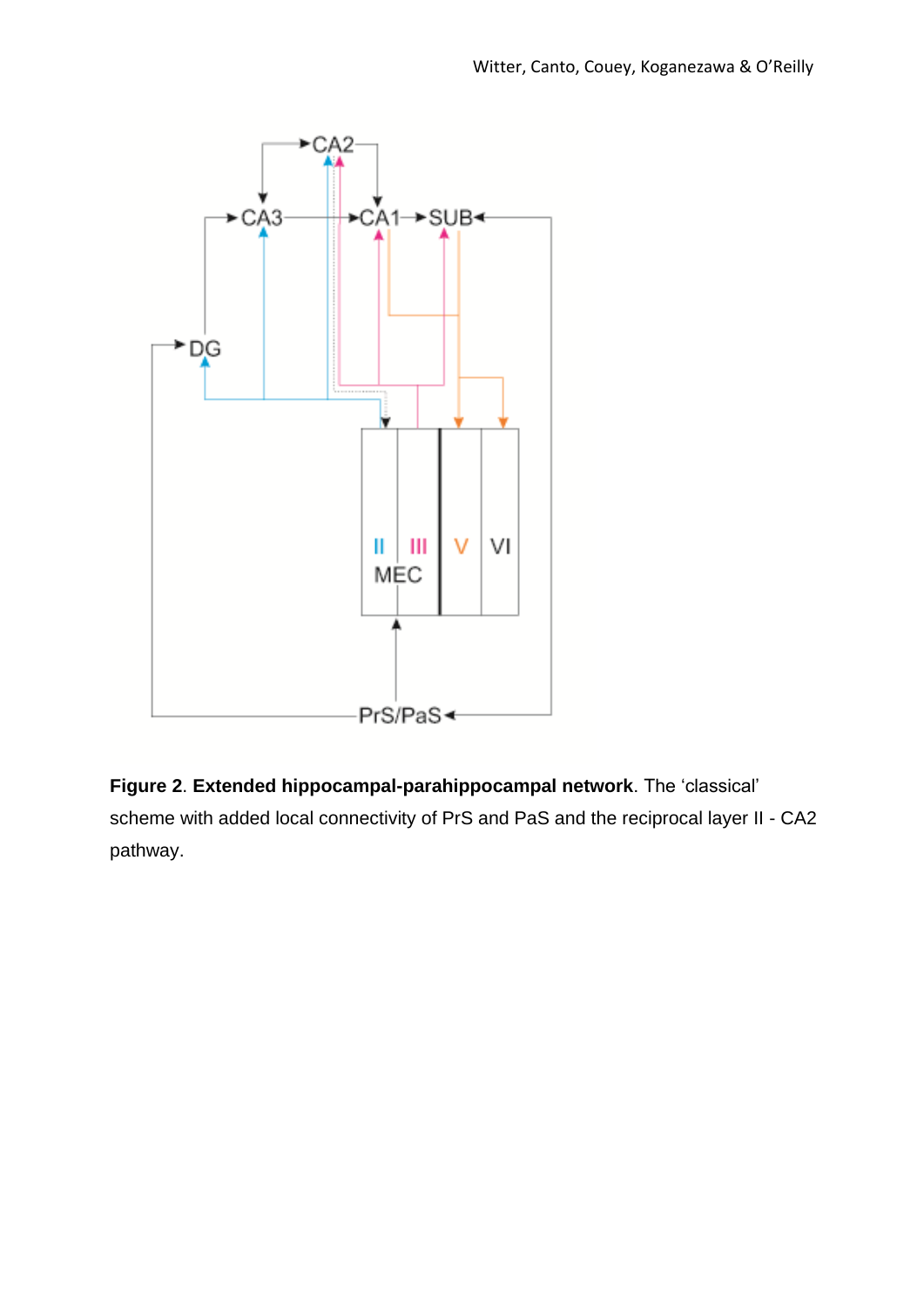

- Parasubicular synapse . LII stellate synapse
- Presubicular synapse . LIII pyramidal synapse
- 
- Layer V synapse

**Figure 3**. **Medial entorhinal circuits.** Principal cells in all layers receive monosynaptic convergent inputs from PrS and PaS. Axons of layer V pyramidal cells target superficial layers, making synaptic contacts onto principal cells in layers II and III. These layer V cells are likely contacted by local axons of layer II and III cells, and cells in layer II presumably contact layer III cells. Although no neurons are indicated in layer VI, synaptic contacts from PrS and PaS have been reported [83] and are schematically indicated.